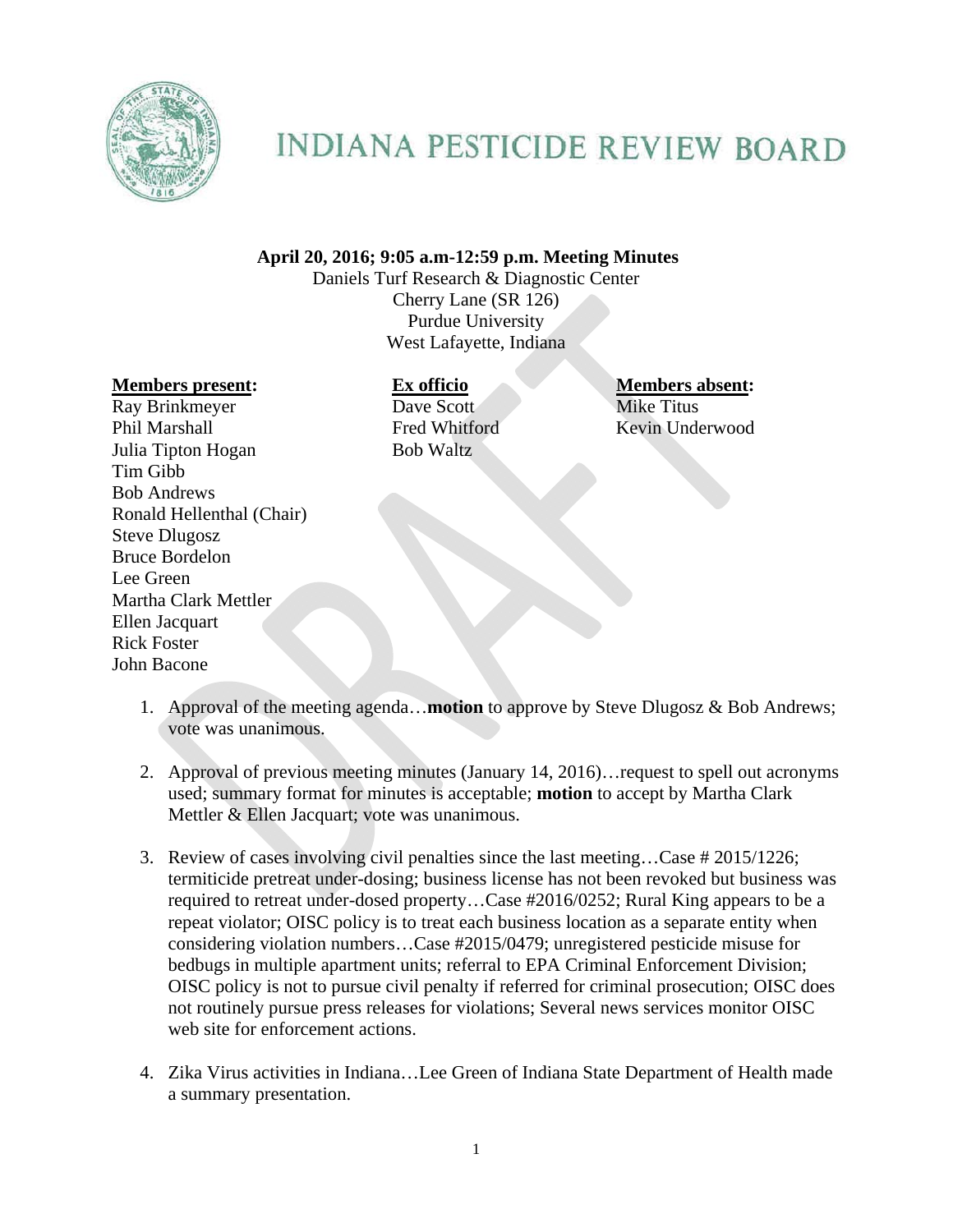- 5. Review and discussion of draft Pollinator Protection Plan  $(P^3)$  for Indiana
	- a. Bee biology discussion & demonstration
	- b. Purdue University Bee Garden discussion…is it a bee garden or honey bee garden; native species & nesting sites need to be considered too, not just forage sites; concerns about Purdue in-house expertise of suitable native & non-invasive plants; need to engage P.U. professor Mindy Appold, the designer of the P.U. Bee Garden…**motion** to strongly encourage communication between P.U. IBAT BMP authors and other reviewers or stakeholders with knowledge of pollinators and/or forage and habitat by Ellen Jacquart & Martha Clark Mettler; vote was unanimous.
	- c. Comments on draft document…concern by some about removing all of the BMPs from the plan; should be included in the plan document, not just referenced; eliminates opportunity for public input; reviewed comments submitted from RISE to limit P3 to just managed pollinators; no support for that recommendation.
	- d. Status of BMP development…different BMPs are on different completion schedules because they have different authors with different levels of motivation.
	- e. Mechanisms to track supportive activities…Purdue Pesticide Programs is contracting with the NGO Empower Results to develop pollinator related services within the Clear Choices Clean Water framework; presentation at next meeting.
- 6. Comment on EPA decision to approve dicamba for use on genetically-modified crops…Dan Childs of Monsanto reported USDA accepted dicamba tolerant seed June, 2015, China did same about a month ago, the EU did not; EPA reviewing M1691 (DGA sulfate of dicamba) product application now; there is dicamba tolerant seed in distribution now, but no approved dicamba products; seed bag tags warn against post-emergent application this year; Steve Smith of Red Gold supports sensitive crop wind direction restrictions on proposed label, but requests IPRB to not approve for use in IN until max. residue levels(MRLs) finalized for non-target crops; concern about illegal use of dicamba before new formulations are approved; no tank mixing may be allowed due to resultant increase in volatility; AR passed state rules requiring 400' buffers & making generic dicamba RUPs.
- 7. Readopt 357 IAC 1-11 Community-Wide Mosquito Abatement Pesticide Appl. & Techs. …**motion** by Bruce Bordelon & Rick Foster to readopt this sunset scheduled rule as is; vote was unanimous.
- 8. Readopt 357 IAC 1-16 Pesticide Use at Schools
	- a. Delete reference to use of lowest hazard pesticides?...IPMA supports dropping this reference from purpose section of rule; **motion** by Steve Dlugosz & Tim Gibb to strike this from the rule; vote was unanimous except Martha Clark Mettler who voted to keep it in the rule.
	- b. Exempt schools serving students over 18 years of age?...**motion by** Julia Tipton Hogan & Ellen Jacquart to change formatting in 357 IAC 1-16-3(7) to include a list of exemptions from the definition of "school corporation" and to include schools serving solely students 19 years of age or older; vote was unanimous.